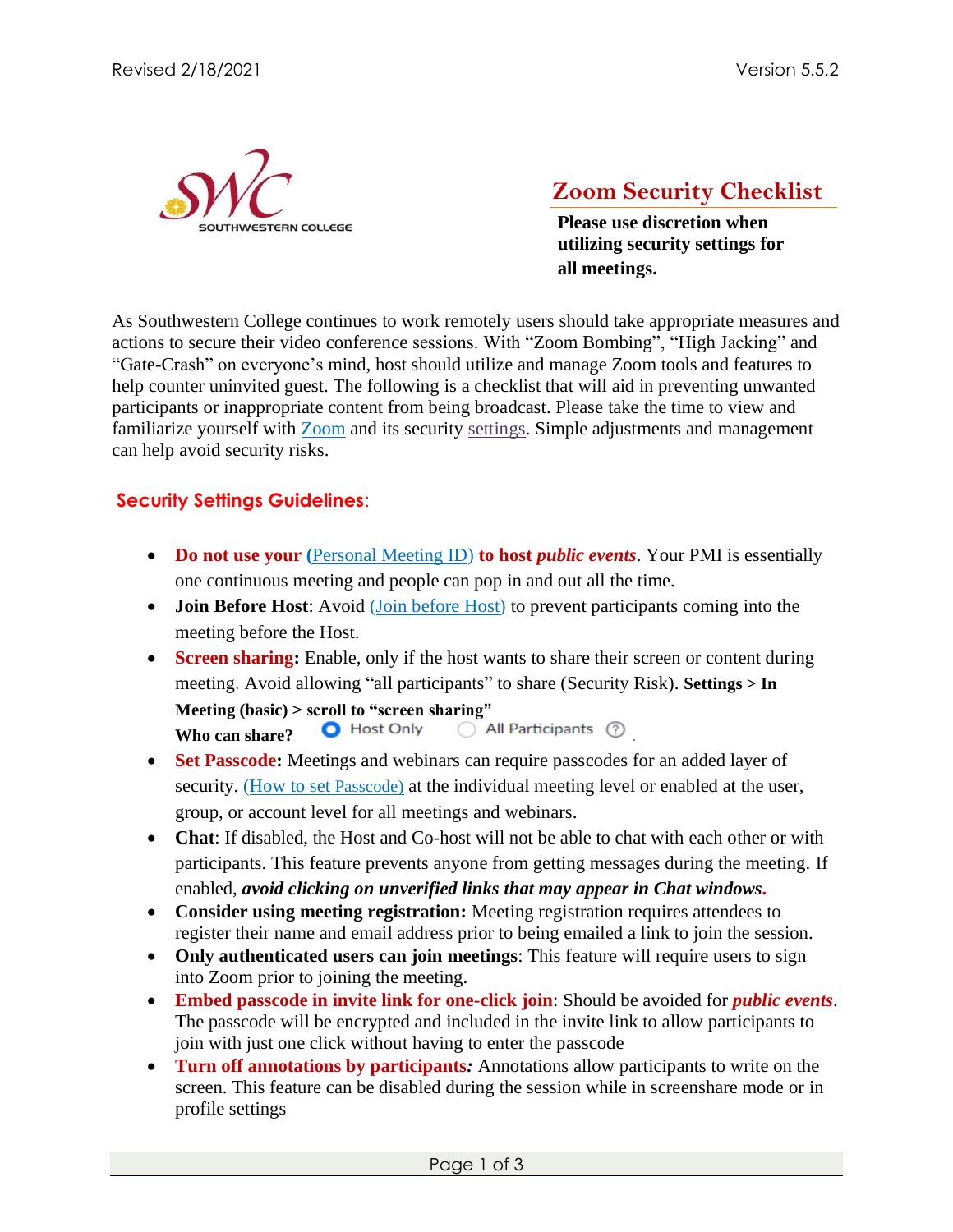• **Participants Video:** If enabled**,** participants can turn video on during a meeting. The host or co-host can stop the video individually by hovering over the name

"More"> "Stop Video" or by disabling "Start Video" in the security panel video for all participants.

- **File Transfer:** Disable to prevent participants from sharing files with others.
- **Whiteboard:** Disable to prevent participants from sharing a whiteboard.
- **Allow removed participants to rejoin**: Disable this feature, this will prevent previously removed meeting participants and webinar panelists to rejoin. To remove a participant from the meeting, hover over the name, then select 'Remove' from the 'More' menu. Attendees can also be removed from the 'Waiting Room'.
- **Waiting Room**: Make sure [\(Waiting Room\)](https://support.zoom.us/hc/en-us/articles/115000332726-Waiting-Room?zcid=1231) is enabled, participants will be held in a room outside of the meeting while the Host/Co-Host prepare prior to greeting participants. This feature will require the host or co-host to admit participants individually or all at once.

The "Waiting Room" announcement screen can also be customized for each unique conference to advise participants that they are in the correct meeting.

- **Report participants to Zoom**: Enable, Hosts can report meeting participants for inappropriate behavior to Zoom's Trust and Safety team for review. This setting can be found on the Security icon on the meeting controls toolbar or by hovering over the violator(s) name.
- [Webinar:](https://support.zoom.us/hc/en-us/articles/115005474943-Meeting-and-webinar-comparison) SWC has one (1) Webinar license that can accommodate 500 attendees, this method should be considered for public events with limited interaction or anticipated attendees beyond our licensed 300 capacity. Webinar can be used to present content in a manner that will allow attendees to listen-in and only engage via (chat, Q&A, polling raised raise hand).

## **Security tips during live meetings**:

- Mute all participants upon entry.
- For more control or public events consider **disabling** allowing participants to unmute themselves located in the security panel. If participants wish to speak, they can type in the chat box or raise their hands. The host can then choose to unmute the requester at their discretion.
- Consider locking the meeting after a certain time. This will prevent individuals joining after meeting is locked.
	- a. **Pro**: This prevents individuals from randomly joining late if they discover your session ID after the session begins.
	- b. **Con**: participants cannot join the session late or rejoin if they have a technology problem.
- If you experience a disturbance during the meeting, the host can press "**Suspend Participant Activities**" located in the Security panel. This will *immediately suspend all*